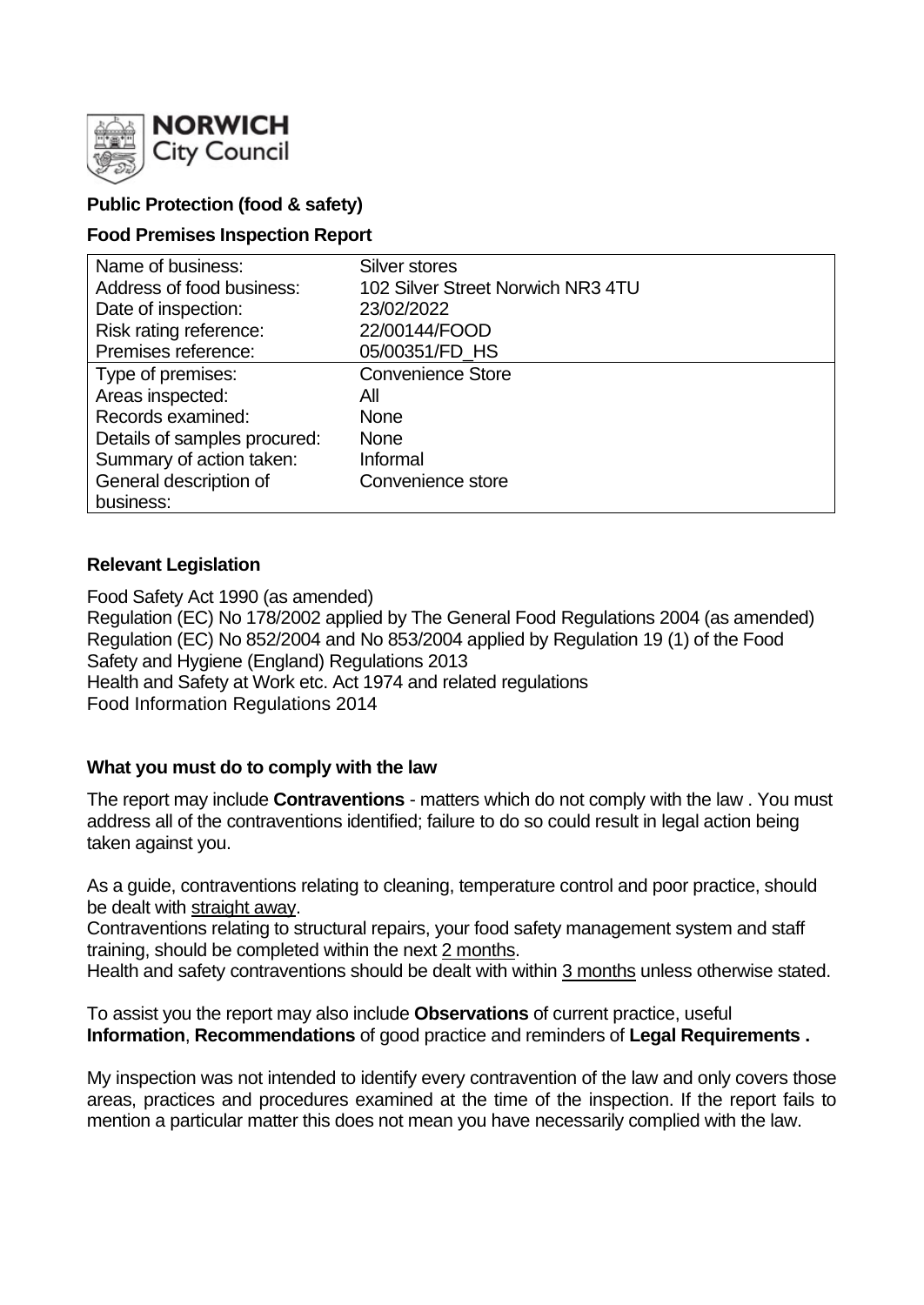# **FOOD SAFETY**

### **How we calculate your Food Hygiene Rating:**

The food safety section has been divided into the three areas which you are scored against for the hygiene rating: 1. food hygiene and safety procedures, 2. structural requirements and 3. confidence in management/control procedures. Each section begins with a summary of what was observed and the score you have been given. Details of how these scores combine to produce your overall food hygiene rating are shown in the table.

| <b>Compliance Area</b>                     |          |    |          | <b>You Score</b> |           |    |           |    |                          |  |
|--------------------------------------------|----------|----|----------|------------------|-----------|----|-----------|----|--------------------------|--|
| <b>Food Hygiene and Safety</b>             |          |    |          | $\Omega$         | 5         | 10 | 15        | 20 | 25                       |  |
| <b>Structure and Cleaning</b>              |          |    |          | $\Omega$         | 5.        | 10 | 15        | 20 | 25                       |  |
| Confidence in management & control systems |          |    | $\Omega$ | 5.               | 10        | 15 | 20        | 30 |                          |  |
|                                            |          |    |          |                  |           |    |           |    |                          |  |
| <b>Your Total score</b>                    | $0 - 15$ | 20 |          | $25 - 30$        | $35 - 40$ |    | $45 - 50$ |    | > 50                     |  |
| <b>Your Worst score</b>                    | 5        | 10 | 10       |                  | 15        |    | 20        |    | $\overline{\phantom{a}}$ |  |
|                                            |          |    |          |                  |           |    |           |    |                          |  |
| <b>Your Rating is</b>                      | 5        | 4  |          | 3                | 2         |    |           |    | $\overline{0}$           |  |

Your Food Hygiene Rating is 1 - Major improvement is necessary

Major improvement necessary

### **1. Food Hygiene and Safety**

Food hygiene standards are high. You demonstrated a very good standard of compliance with legal requirements. You have safe food handling practices and procedures and all the necessary control measures to prevent cross-contamination are in place. Some minor contraventions require your attention. **(Score 5)**

### Hand-washing

**Contravention** The following indicated that hand-washing was not suitably managed::

- the wash hand basin was obstructed
- there were food items (cans) in the wash hand basin

### Temperature Control

**Recommendation** Infrared thermometers can be used as a simple and speedy way of checking the surface temperatures of hot and cold food. When using them you need to remember that they measure the surface temperature of the food or wrapping rather than the core temperature.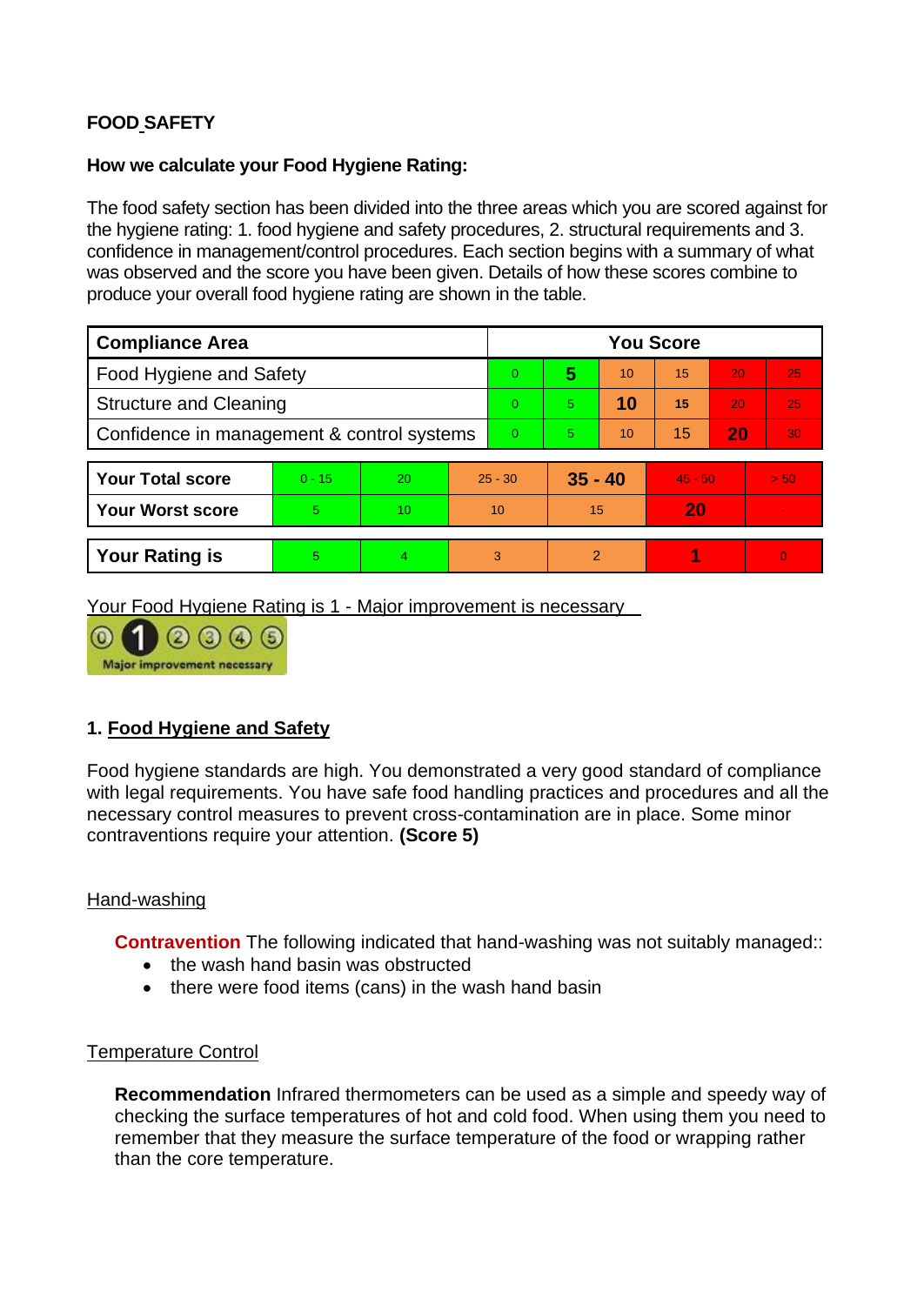At present you are not recording the temperatures of food in your fridges and freezers. **2. Structure and Cleaning**

The structure facilities and standard of cleaning and maintenance are of a generally satisfactory standard but there are some repairs and/or improvements which are required in order for you to comply with the law. The contraventions require your attention; although not critical to food safety they may become so if not addressed. **(Score 10)**

### Cleaning of Structure

**Contravention** The following items could not be effectively cleaned and must be covered or made non-absorbent:

- floors
- carpeting

### **Maintenance**

**Contravention** The following had not been suitably maintained and must be repaired or replaced:

- floor surfaces worn threadbare carpet
- worn and / or peeling paint
- worn cluttered work tops

### Facilities and Structural provision

**Contravention** The following facilities were inadequate and must be improved:

- the layout of the premises is poor and does not allow staff to clean adequately
- no staff welfare facilities as stock stored in WC
- insufficient storage space
- garage being used to store waste and odd items structural defects to walls, floors and roof.

# **3. Confidence in Management**

There is non-compliance with legal requirements. The contraventions require your urgent attention. You have not registered yourself as the new owner of these food premises. Registration is free and can be done so on online, please visit: www.norwich.gov.uk/foodbusinessregistration Formal action may be taken if you fail to act. **(Score 20)**

### Type of Food Safety Management System Required

**Contravention** You do not have a food safety management system. Implement Safer Food Better Business (retail) or an equivalent food safety management system.: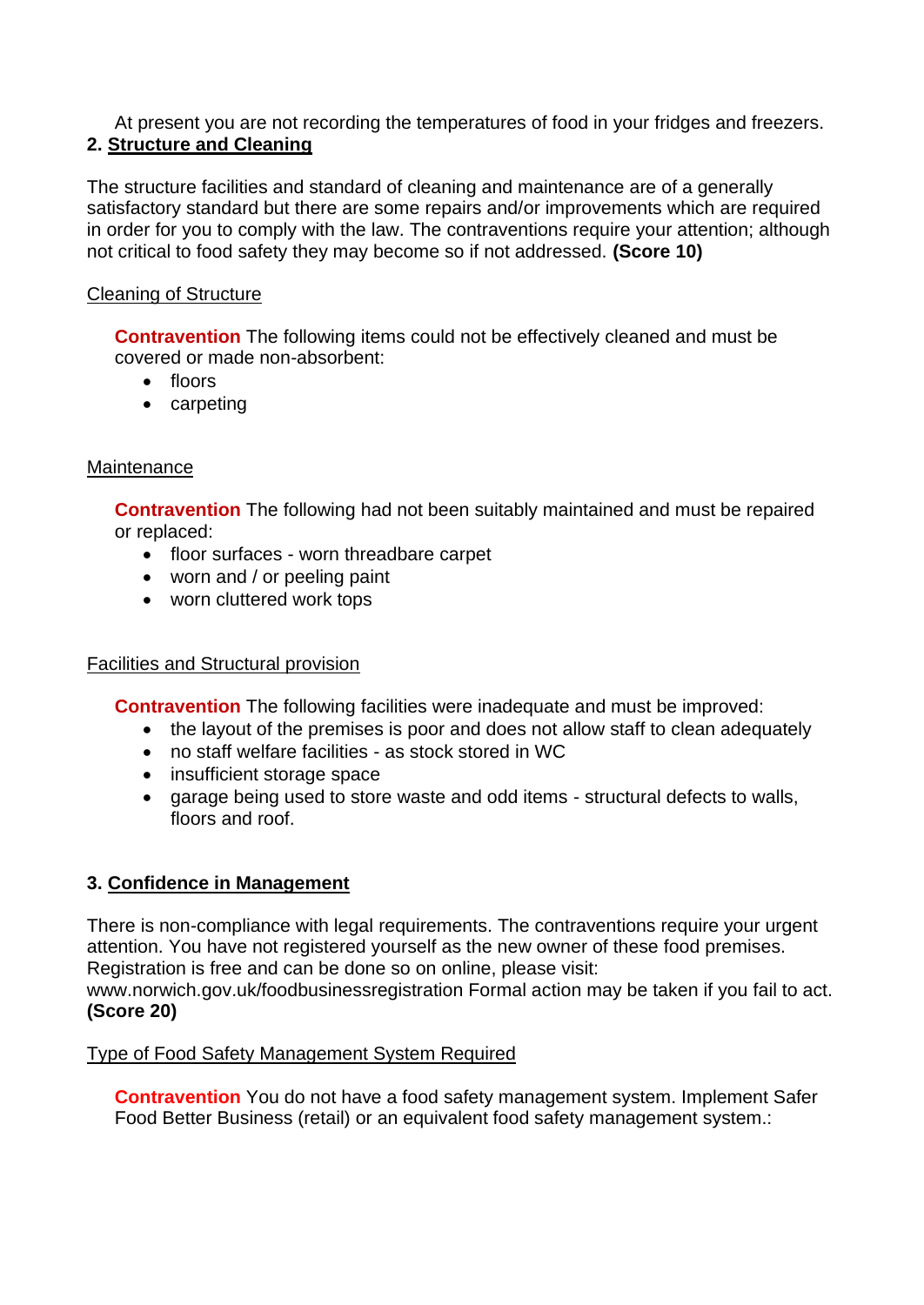**Contravention** Your documented Food Safety Management System or Safer Food Better Business pack was not available for inspection. As a consequence you could not demonstrate an effective system for managing food safety hazards. Food Hazard Identification and Control

**Contravention** The following pre-requisites have not been met and this means that your food safety management system will be ineffective::

- maintenance is poor
- staff hygiene is inadequate
- pest control is inadequate
- services and facilities are inadequate
- storage is poor
- waste management is poor

You have food items, cleaning items and cardboard waste stored in the WC - food items should not be stored in WC facilities.

The WC facilites cannot currently be used by your staff due to the storage of stock and other items - this must be rectified immediately.

### **Proving Your Arrangements are Working Well**

**Contravention** The following are needed in order to demonstrate your food safety management system is working:

- daily records
- temperature records
- cleaning schedule
- suppliers lists
- probe calibration records
- pest control records
- shelf life stability records

### Waste Food and other Refuse

**Contravention** The following evidence indicated that waste food was not being disposed of appropriately:

- there was no evidence that the waste was being collected by an approved contactor
- There was an accumulation of cardboard packaging inside the store and in the adjoining garage/store - which was also leaking and evidence of rat activity
- Cardboard packaging was store in the aisles and doorway to the WC preventing use
- due to the evidence of rat activity within the adjoining garage/waste store I would recommend you enlist the assistance of a pest controller.

### **Health, safety and well-being**